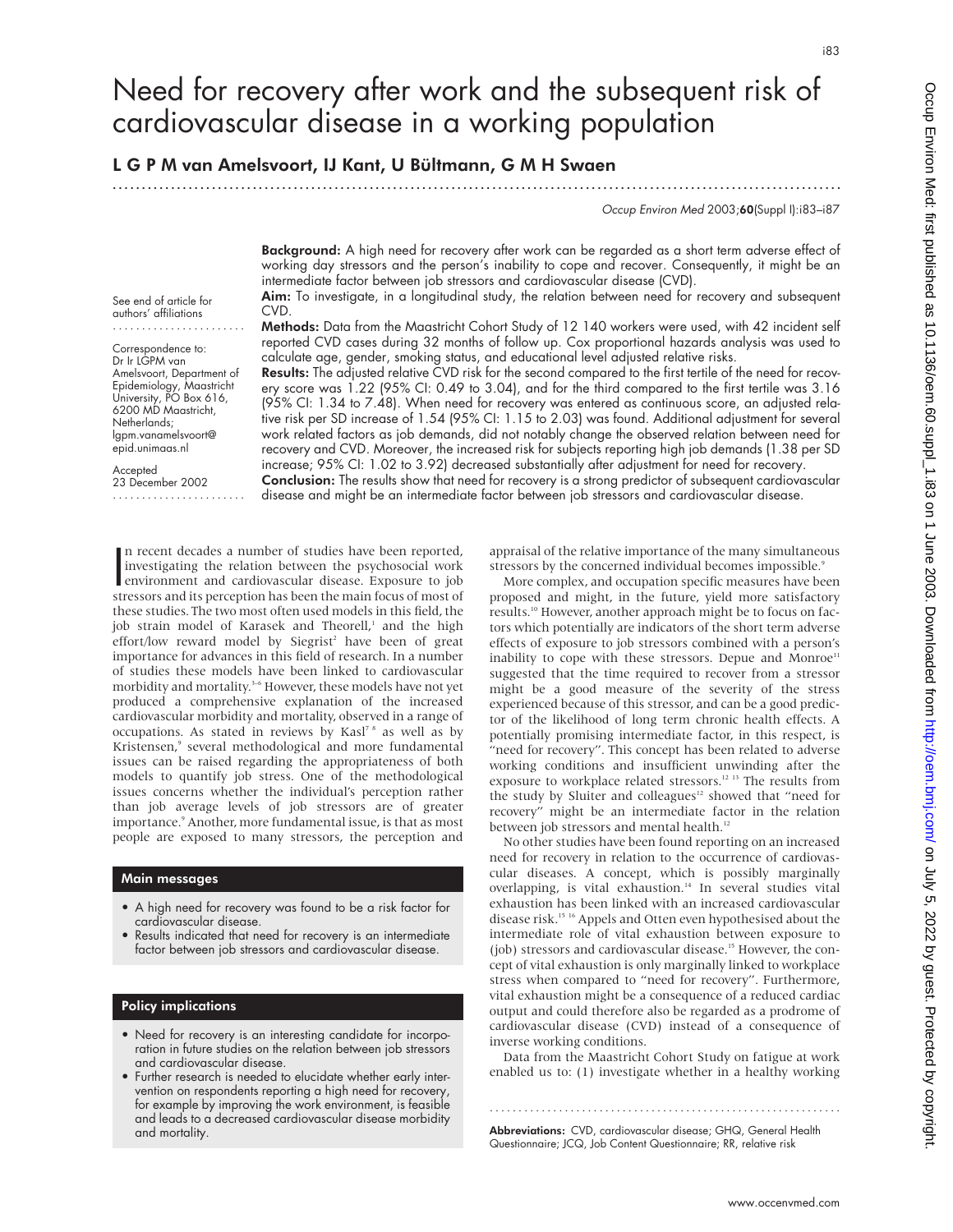| Variable                            | Mean (SD) or %  | Crude relative risk<br>(95% CI)      | Adjusted relative risk*<br>(95% CI) |  |  |
|-------------------------------------|-----------------|--------------------------------------|-------------------------------------|--|--|
| Age                                 | 41.6(8.5)       | 2.59 (1.72 to 3.92) <sup>†</sup>     | 2.19 (1.42 to 3.37) <sup>†</sup>    |  |  |
| Gender (male)                       | 72.5%           | 15.6<br>$(2.14 \text{ to } 113.3)$ ‡ | 11.3 (1.55 to 83.0)‡                |  |  |
| Education                           |                 |                                      |                                     |  |  |
| Low                                 | 30.6%           |                                      |                                     |  |  |
| Intermediate                        | 31.9%           | $0.60$ $(0.29$ to 1.24)              | 0.81 (0.39 to 1.68)                 |  |  |
| High                                | 37.5%           | 0.43 (0.20 to 0.92)                  | $0.55$ (0.26 to 1.2)                |  |  |
| Smoking status (current smoker)     | 24.4%           | $2.84$ (1.55-5.19)§                  | 2.74 (1.47 to 5.09)§                |  |  |
| Need for recovery<br>Lowest tertile | $0.37$ $(0.26)$ |                                      |                                     |  |  |
| Medium tertile                      |                 | 1.23 (0.50 to 3.02)                  | 1.22 (0.49 to 3.04)                 |  |  |
| Highest tertile                     |                 | 3.56 (1.43 to 7.98)                  | 3.16 (1.34 to 7.48)                 |  |  |
| Sleep quality score                 | 2.1(0.71)       |                                      |                                     |  |  |
| Poor sleep quality                  | 16.9%           | 3.18 (1.70 to 5.95)                  | 2.82 (1.48 to 5.35)                 |  |  |
| Psychological distress (GHQ)        | 11.4(5.2)       |                                      |                                     |  |  |
| GHQ-case                            | 17.1%           | $2.18$ (1.14 to 4.20)                | 2.00 (1.02 to 3.92)                 |  |  |
| Night shift work                    | 24.1%           | 1.42 (0.74 to 2.73)                  | 1.34 (0.63 to 2.83)                 |  |  |
| Job demands (JCQ)                   | 33.1(5.64)      |                                      |                                     |  |  |
| Lowest tertile                      |                 |                                      |                                     |  |  |
| Medium tertile                      |                 | 1.62 $(0.67 \text{ to } 3.90)$       | 1.60 (0.66 to 3.86)                 |  |  |
| Highest tertile                     |                 | 2.48 (1.10 to 5.60)                  | 2.29 (1.01 to 5.22)                 |  |  |
| Decision latitude (JCQ)             | 72.3 (11.0)     |                                      |                                     |  |  |
| Highest tertile                     |                 |                                      |                                     |  |  |
| Medium tertile                      |                 | $0.72$ (0.33 to 1.57)                | 0.73 (0.33 to 1.62)                 |  |  |
| Lowest tertile                      |                 | 1.26 (0.63 to 2.52)                  | 1.21 (0.57 to 2.56)                 |  |  |
|                                     |                 |                                      |                                     |  |  |

Table 1 Population characteristics, and crude, and also age, gender, educational level, and smoking status adjusted relative cardiovascular disease risk

\*Adjusted for age, gender, educational level, and smoking status.

†For age the relative risk is calculated per 10 years increase interval.

‡Relative risk compared to females. §Relative risk compared to current non-smokers.

population, increased levels of need for recovery are related to subsequent cardiovascular disease; and (2) to explore whether the relation is independent from job strain or potential confounders such as psychological distress.

## **METHODS**

#### Study population

For the present study, data from the Maastricht Cohort Study on fatigue at work were used. This study has been described in detail elsewhere.<sup>17</sup> In this prospective study, established in May 1998, 12 140 workers, aged 18–65, employed by 45 different companies, mostly located in the southern part of the Netherlands are being followed. Written consent was obtained from all participants. All of the workers had a working contract of at least 16 hours per week; employees from temporary employment agencies were excluded because of anticipated follow up difficulties. For the current analysis all respondents with a history of cardiovascular disease at baseline were excluded from the analysis ( $n = 83$ ). Workers without sufficient follow up data, that is, workers who did not respond on the four monthly follow up questionnaires during the first two years, were also excluded  $(n = 4113)$ . This left 7944 workers with a total of 20 040 person-years of follow up (average follow up of 30.3 months). These data analyses are based on self reported cardiovascular diseases and after 32 months of follow up of the cohort, resulting in 42 incident cardiovascular disease cases.

#### Need for recovery

Need for recovery was assessed using a subscale of the VBBA (Dutch questionnaire on perception and judgement of work).12 13 18 19 This 11-item questionnaire contains yes/no questions representing short term effects of a day of work, with questions like "I find it hard to relax at the end of a working day" and "When I get home, people should leave me alone for some time". An average score was calculated by adding the scores on the individual items, which were coded "0"

or "1" in such a way that higher scores are related to "more complaints". The total score ranges from 0 to 1 (mean score 0.37; SD 0.26). For calculating relative risks, the score has been divided into tertiles. A more detailed description and correlates of "need for recovery" with fatigue and psychological distress has been described by Jansen and colleagues.<sup>13</sup>

### Cardiovascular disease

At follow up questionnaires, two self reported indicators of incident cardiovascular disease (CVD) were combined into a single measure of self reported incident CVD. The items concerned a myocardial infarction or other serious heart condition and whether a medical doctor treated the respondent for this heart condition. Only cases treated by a medical doctor were included. The diagnosis in cases on sick leave for six weeks or more were confirmed by a structured telephone interview ( $n = 35, 83\%$ ).

#### Demographic and health related factors

Age, gender, educational level, and smoking status were queried at baseline. Psychological distress was assessed with a Dutch translation of the General Health Questionnaire (GHQ-12).<sup>20 21</sup> The Likert scores for the 12 items (0–3) were summed up to give a total GHQ score ranging from 0 to 36. The traditional scoring method (0, 0, 1, 1) was used to identify individuals reporting substantial psychological distress to be classified as probable cases of minor psychiatric disorder (scoring 4 or more points in total). Sleep quality was assessed using one self formulated question: "Did you sleep well during the last four months", with the precoded answer categories "never", "sometimes", "mostly", and "always" coded from 1 to 4.

#### Work characteristics

A good sleep quality was defined as scoring "mostly" or "always". Job strain, separated in psychological demands and decision latitude, was assessed using a validated Dutch version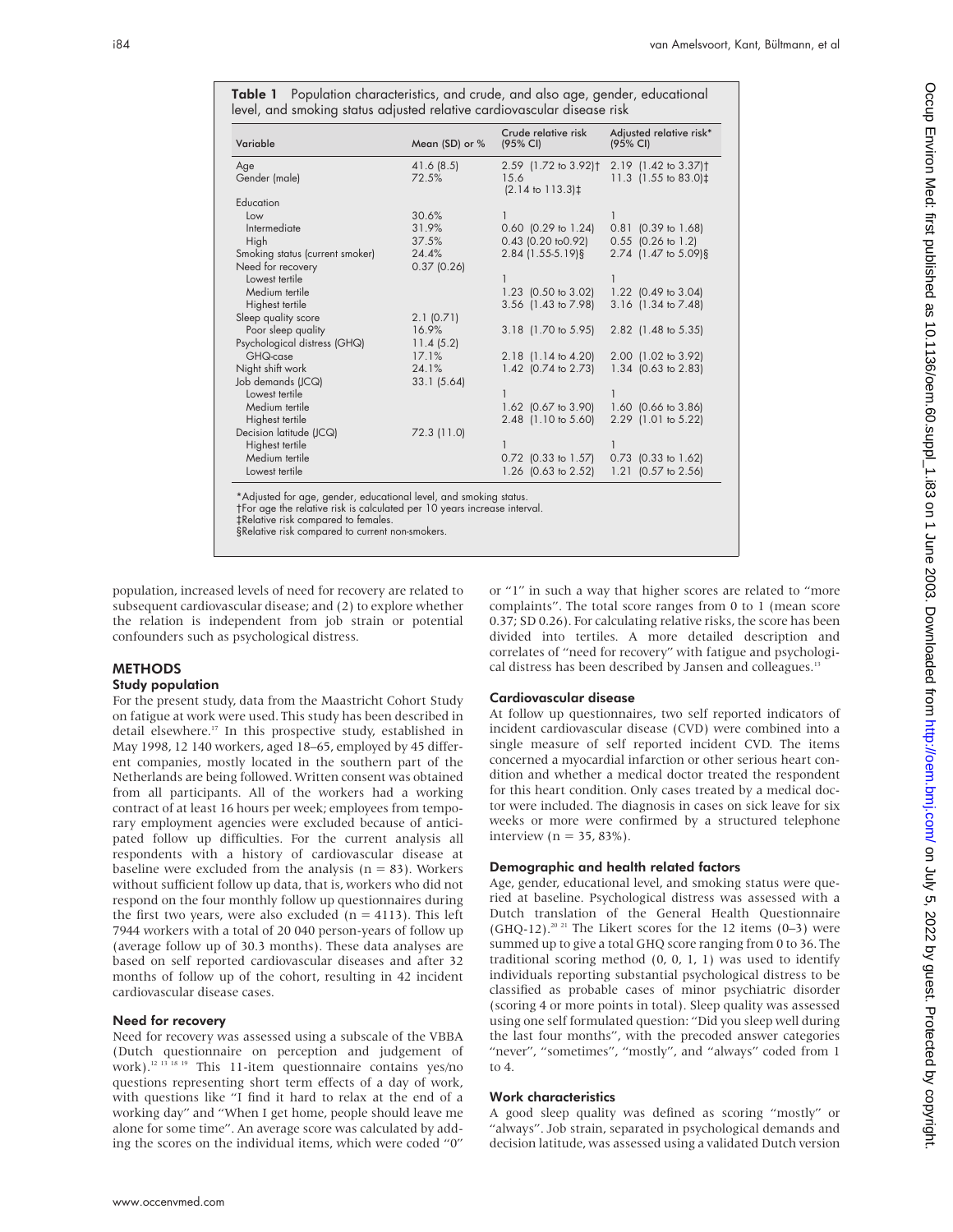

Figure 1 Cardiovascular disease free survival graph, according to need for recovery level tertile.

of the self administered Job Content Questionnaire (JCQ).<sup>22 23</sup> The shift work status was assessed by a detailed questionnaire regarding the working time. In this study shift work was defined as work, which includes working outside the normal working hours, including nights.

#### **Statistics**

For information, a correlation matrix between need for recovery and other factors is given in the appendix. Cox proportional hazards analysis was performed to calculate crude, and also age, gender, smoking status, and educational level adjusted relative risks using SAS.<sup>24</sup>

#### RESULTS

Table 1 presents the baseline characteristics, and crude, and also age, gender, educational level, and smoking status adjusted relative risks. For need for recovery, a significantly positive relation was found with the cardiovascular disease risk (adjusted RR: 3.16 for the highest versus the lowest tertile; 95% CI: 1.34 to 7.48). Exclusion of female workers did not change the relative risk considerably (adjusted RR: 3.15 for the highest versus the lowest tertile; 95% CI: 1.33 to 7.47). A significant correlation was also observed for sleep quality and psychological distress. For the job strain variables, psychological job demands, and decision latitude, only job demands showed a significant correlation with the CVD risk.

From the CVD event-free survival curve for different levels of the "need for recovery" score, as presented in fig 1, it can be observed that the difference in CVD risk for the highest "need for recovery" tertile is not restricted to the first year of follow up but remains constant throughout the entire 32 month follow up period. This is reflected in the relative risk, calculated with exclusion of the incident CVD cases during the first year of follow up (which leaves 25 incident cases for analysis). The continuous score adjusted relative risk decreased from 1.54 to 1.48 (95% CI: 1.03 to 2.11) per SD increase, when excluding the incident CVD cases during the first year.

When investigating whether the increased risk found for need for recovery remains after simultaneous adjustment for the other measures included in this study, the problem of colinearity of the Cox proportional hazards model arises because of the correlation between the different measures (see correlation matrix in the appendix) along with the relatively low number of incident cardiovascular disease cases. A model adjusting for all measures simultaneously is therefore deemed to be unstable. In order to be able to tell whether the overlapping part or the difference between the measures is important,

Table 2 Age, gender, educational level, and smoking status adjusted cardiovascular disease risks: models with need for recovery and subsequently one other independent variable next to age, gender, educational level, and smoking status

| Model                           | Relative risk (95% CI)*        |  |  |
|---------------------------------|--------------------------------|--|--|
| Need for recovery               | 1.54 (1.15 to 2.03)            |  |  |
| Sleep quality                   | 0.73 (0.56 to 0.96)            |  |  |
| Psychological distress (GHQ)    | 2.15 (1.30 to 3.56)            |  |  |
| Job demands                     | 1.38 (1.02 to 3.92)            |  |  |
| Decision latitude               | 0.92 (0.67 to 1.27)            |  |  |
| Working nights                  | 1.34 (0.63 to 2.83)            |  |  |
| Sleep quality                   | $0.82$ (0.61 to 1.10)          |  |  |
| Need for recovery               | 1.38 (1.02 to 1.88)            |  |  |
| Psychological distress (GHQ-12) | 1.59 (0.86 to 2.94)            |  |  |
| Need for recovery               | 1.53 (0.96 to 2.43)            |  |  |
| Job demands                     | 1.19 (0.86 to 1.64)            |  |  |
| Need for recovery               | 1.45 (1.07 to 1.96)            |  |  |
| Decision latitude               | 1.02 $(0.74 \text{ to } 1.41)$ |  |  |
| Need for recovery               | 1.54 (1.15 to 2.05)            |  |  |
| Working nights                  | 1.27 (0.60 to 2.69)            |  |  |
| Need for recovery               | 1.52 (1.15 to 2.02)            |  |  |

vorking nights), adjusted tor age, gei level, and smoking status.

we opted to present age, gender, education level, and smoking status adjusted models including need for recovery and subsequently one of the other possible explanatory factors: sleep quality, psychological distress (GHQ), psychological job demands, the decision latitude score, and working at nights. Table 2 presents the results of these models. To enable evaluation of the changes in these relative risks due to the additional adjustment, the relative risks only adjusted for age, gender, education level, and smoking status are also presented in this table. For subsequent adjustment for the other explanatory factors, the relative risk for need for recovery showed only marginal changes.

Compared to sleep quality, job demands, and decision latitude scores, the "need for recovery" score was found to be the strongest predictor (highest relative risk per standard deviation increase in the score) of subsequent cardiovascular disease. The relative risk for psychological distress was found to be of a similar magnitude as need for recovery in relation to subsequent cardiovascular disease. Adjustment for the factors mentioned above did not greatly change the relative risk for need for recovery. The age, gender, educational level, and smoking status adjusted relative risk per standard deviation increase of need for recovery of 1.54 decreased maximally to 1.38 (when adjusted for sleep quality). A substantial decrease, from 1.38 to 1.19 per standard deviation was found for the relative risk for job demands, when adjusted for need for recovery.

#### **DISCUSSION**

In this study the need for recovery was found to be a predictor of subsequent cardiovascular disease in the next 32 months. Even with the very mild cut off points where 33% of the working population is "exposed" (tertile), the adjusted relative risk was found to be 3.16 (1.34 to 7.48). This risk only marginally decreased after exclusion of the cases occurring during the first year of follow up. Furthermore, adjustment for potential explanatory factors did not considerably influence the relation between need for recovery and subsequent cardiovascular disease.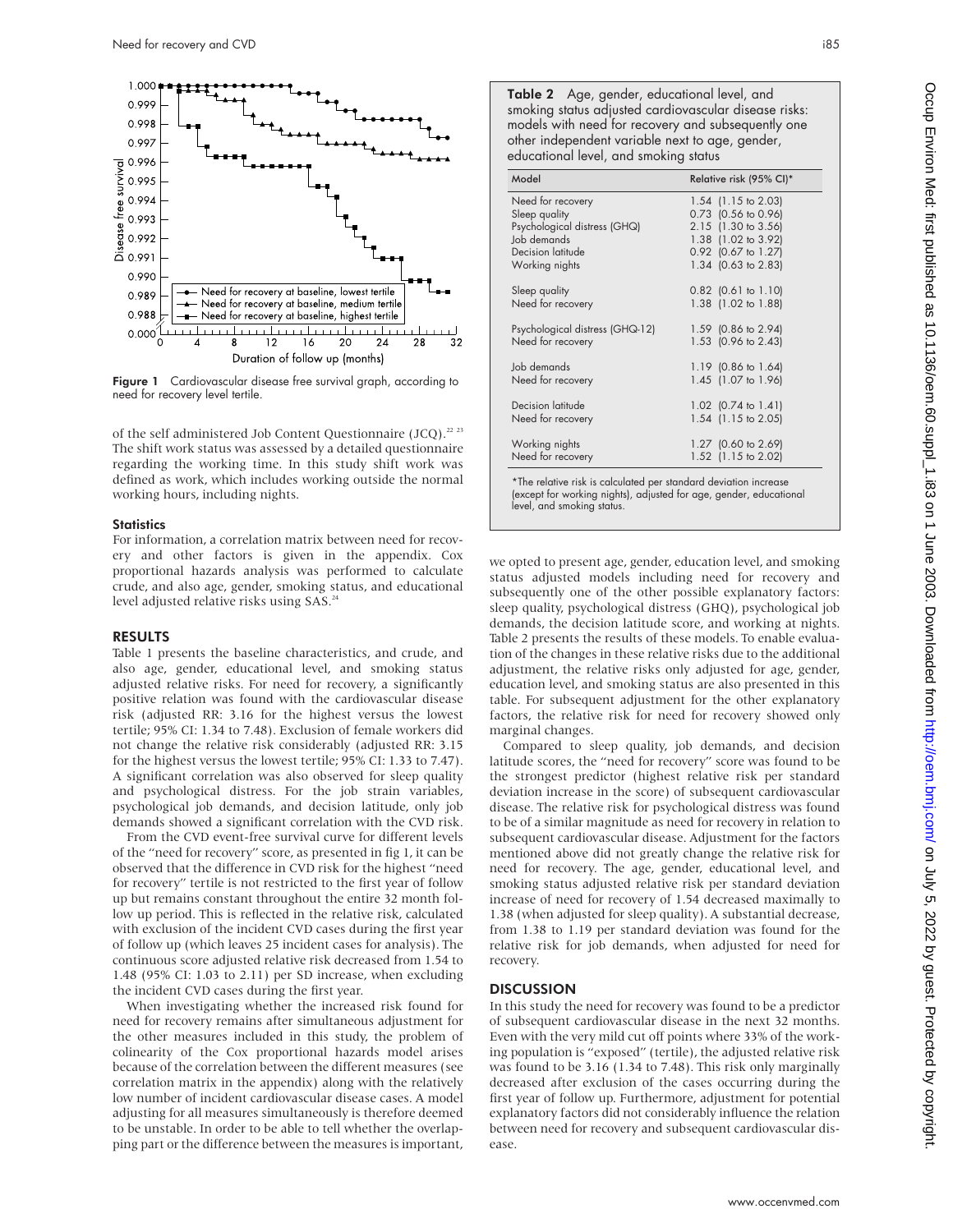These findings, especially the stability over time, in our view give weight to the hypothesis that a high need for recovery is an intermediate factor between adverse working conditions and/or poor coping with these conditions and their long term cardiovascular effects compared to the hypothesis that an increased need for recovery is a consequence of underlying heart disease and thus related to cardiovascular disease. This intermediate role of "need for recovery" between work conditions and health outcomes is in accordance with results from a study of Sluiter and colleagues<sup>12</sup> who found similar results for mental health outcomes.

The following issues, however, must be kept in mind when considering these results. Firstly, the CVD incident cases are based on self reported data. As we only consider respondents indicating that they have received treatment by a medical doctor for their heart condition, patients who died shortly after the onset of their cardiovascular problems could not be included in the analysis. This has probably resulted in exclusion of the most severe cases. Most likely, this would have caused a underestimation of the true effect of the relationships. Furthermore, as suggested by Macleod and colleagues,<sup>25</sup> self reported CVD might lead to spurious associations between psychosocial measures and disease outcomes. However, as we asked for medically affirmed CVD, in our study we do not consider this an important source of bias. Secondly, the results are based on a relatively small number of incident CVD cases. This complicated a stratified analysis for gender, or other potential effect modifiers. Therefore, we are not able to tell whether there is a different effect for men and women, or whether there is interaction between, for example, job strain and need for recovery. However, the analysis restricted to male respondents revealed no considerable changes in the reported relative risks. As a third issue, our study was conducted among a working population, with most workers of age groups in which the CVD risk is relatively low. One might assume that the health effects of adverse working conditions will slowly fade after retirement. Therefore the strongest and best estimates between work and work related CVD should be found when the CVD follow up period is restricted to the working population during employment. This is an aspect ignored by most other studies conducted in this field so far, as they extended their follow up periods far beyond retirement in order to increase the number of cases. Fourthly, psychological distress may be an important confounder when investigating the relation between need for recovery and cardiovascular disease. Psychological distress has been reported as an independent risk factor for cardiovascular disease,<sup>26</sup> and distressed people might possibly score differently on the need for recovery scale. This finding, however, is not able to explain the increased CVD risk in relation to an increased need for recovery, as the relative risk in the model adjusting for psychological distress remained almost unchanged.

No other studies linking a high need for recovery after work with an increased CVD risk have been found in the literature. A concept, which is possibly marginally overlapping, is vital exhaustion. In several studies vital exhaustion has been correlated with an increased CVD risk.<sup>14 16 27 28</sup> Unfortunately,

we did not include the concept of "vital exhaustion" in our baseline questionnaire, so a differentiation between vital exhaustion and need for recovery was impossible. However, two important differences can be reported between vital exhaustion and need for recovery. First, we did not find any evidence for a decrease of the CVD risk after one year of follow up, as has been reported for vital exhaustion.<sup>14</sup> A second one is that the questions in the need for recovery questionnaire have a clear link with work, whereas the questions from vital exhaustion are lacking this work related component. Both differences make it more likely that the link between an increased need for recovery and CVD is less likely to be caused by underlying heart disease and is most likely linked to work. However, further study is needed to establish whether the elevated risk can indeed be attributed to an increased need for recovery as a result of adverse working conditions and/or poor coping as indicated by the reported results or is an early sign of impaired functioning of the cardiovascular system, as a sign of underlying cardiovascular disease.

One other study was found which was supportive of the relation between need for recovery and cardiovascular disease risk. This case control study by Sihm and colleagues<sup>29</sup> showed that "exhaustion after work" was the strongest predictor of an acute myocardial infarction. However, because of the casecontrol design, a strong recall bias cannot be ruled out for this study. Furthermore, Kuiper and colleagues<sup>30</sup> showed that problems unwinding from work, a concept similar to need for recovery, are related to sympatho-adrenal activation after work. This sympatho-adrenal activation might in turn lead to an increased cardiovascular risk. This finding points towards the physiological mechanism that lies behind the reported results. Further indications for the mechanism we suggest, where need for recovery can be seen as an intermediate factor between job stressors and CVD, can be found in the considerable decrease of the relation between job demands and CVD risk when adjusted for need for recovery.

To summarise, the results of this study showed that need for recovery after work is a predictor of subsequent cardiovascular disease. Further research is needed to evaluate whether this excess risk can be found in other populations. Further investigation is also needed into whether interventions can be devised to reduce the need for recovery, for example, by improving the work environment, and if so, whether these intervention studies are able to reduce the CVD risk.

#### APPENDIX

Table A1 gives a correlation matrix between need for recovery and other factors.

#### ACKNOWLEDGEMENTS

The Maastricht Cohort Study is part of the Netherlands concerted research action on "Fatigue at work" granted by The Netherlands Organisation for Scientific Research (NWO). The work presented in this paper was and is currently supported by The Netherlands Organisation for Scientific Research (NWO grant no. 580-02.201-2).

#### .....................

Authors' affiliations

L G P M van Amelsvoort, IJ Kant, U Bültmann, G M H Swaen, Department of Epidemiology, Maastricht University, Netherlands

|                              | Need for recovery | Sleep quality | Psychological<br>distress (GHQ) | Job demands | <b>Decision</b><br>latitude | Working nights |
|------------------------------|-------------------|---------------|---------------------------------|-------------|-----------------------------|----------------|
| Need for recovery            |                   | $-0.33$       | 0.47                            | 0.35        | $-0.13$                     | 0.05           |
| Sleep quality                | $-0.33$           |               | $-0.43$                         | $-0.11$     | 0.17                        | $-0.07$        |
| Psychological distress (GHQ) | 0.47              | $-0.43$       |                                 | 0.21        | $-0.20$                     | 0.01           |
| Job demands                  | 0.35              | $-0.11$       | 0.21                            |             | 0.05                        | $-0.00$        |
| Decision latitude            | $-0.13$           | 0.17          | $-0.20$                         | 0.05        |                             | $-0.20$        |
| Working nights               | 0.05              | $-0.07$       | 0.01                            | $-0.00$     | $-0.20$                     |                |